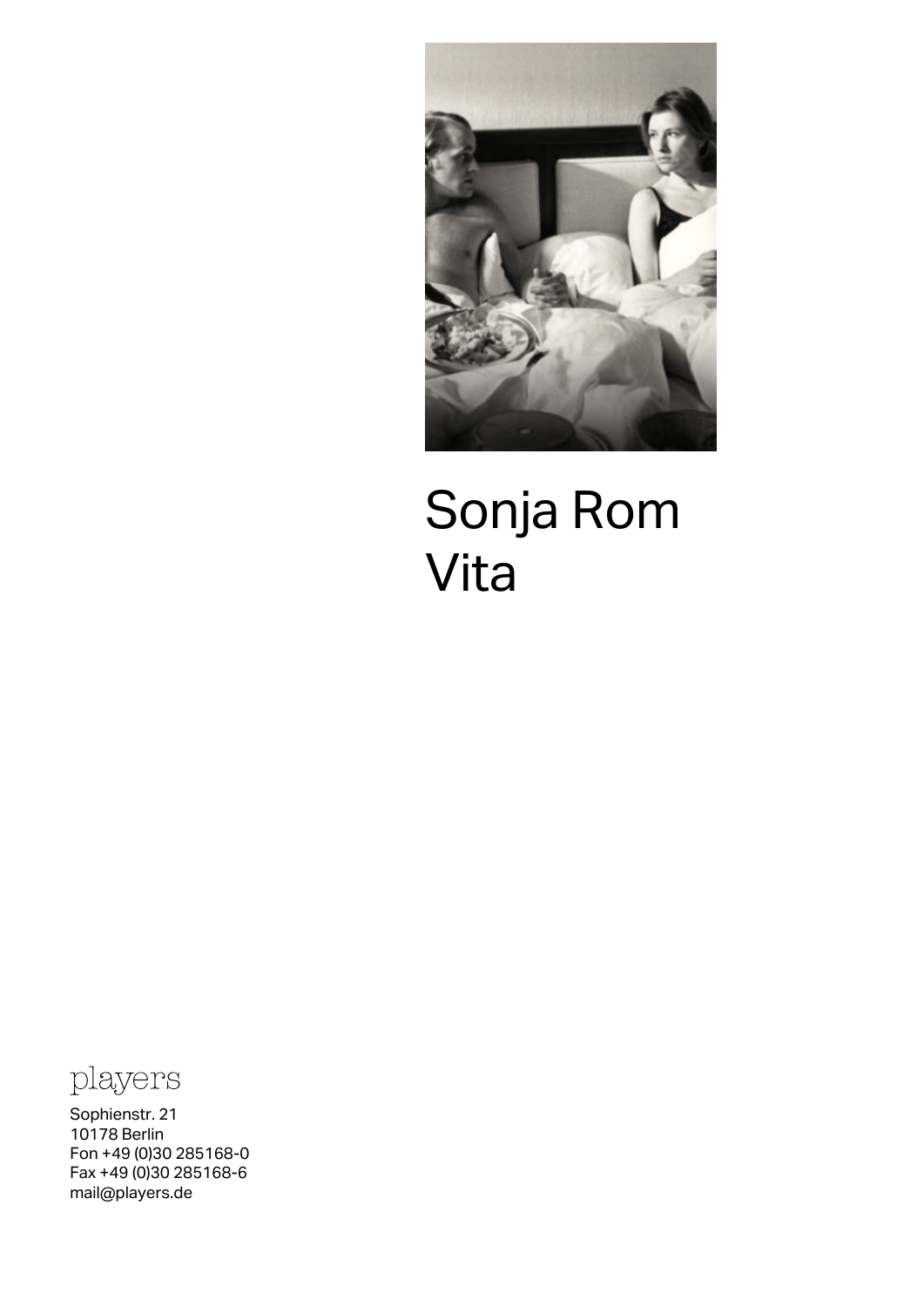2022 MISS MERKEL – MORD IN DER UCKERMARK tv movie , directed by: Christoph Schnee

2021 DER ZÜRICH-KRIMI – BORCHERT UND DIE BITTERE MEDIZIN tv movie , directed by: Hansjörg Thurn

2020 TRÄUME SIND WIE WILDE TIGER cinema , directed by: Lars Montag

2018 ZERSETZT – EIN FALL FÜR DR. ABEL tv movie , directed by: Hansjörg Thurn Bayerische Fernsehpreis – Beste Kamera

2016 HANNI & NANNI 4 cinema , directed by: Isabell Suba

2015 DIE BLUMEN VON GESTERN cinema , directed by: Chris Kraus Deutscher Filmpreis – Nominierung

2014 TAXI cinema , directed by: Kerstin Ahlrichs

2013 **SAPHIRBLAU** cinema , directed by: Felíx Fuchssteiner

2012 RUBINROT cinema , directed by: Felix Fuchsstein

EIN JAHR NACH MORGEN tv movie , directed by: Aelrun Goette

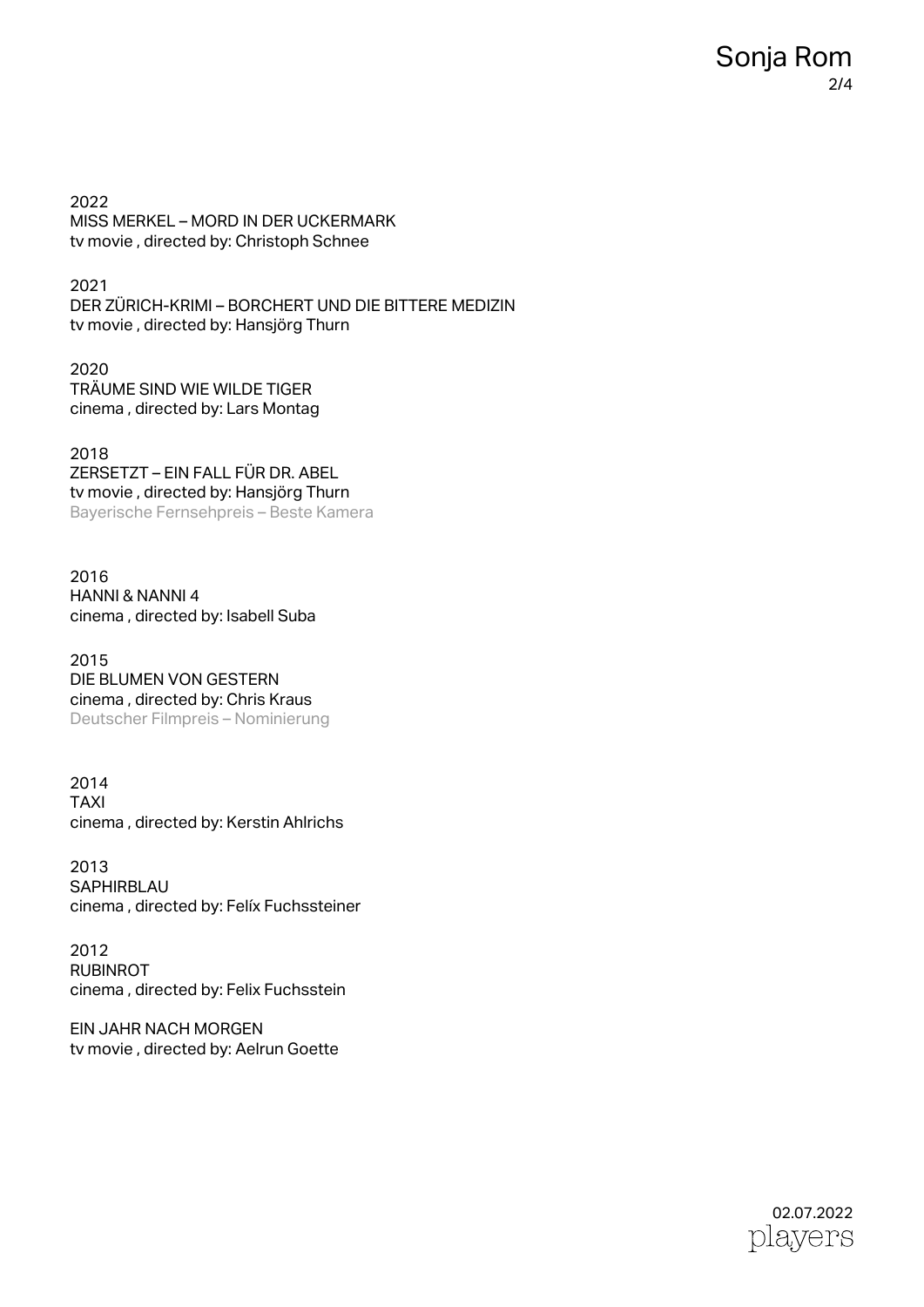2011 KOMM, SCHÖNER TOD tv movie , directed by: Friedemann Fromm

2010 DIE STUNDE DES WOLFES (AKA DER TEUFEL WEISS ES) tv movie , directed by: Matthias Glasner

2009 DIE KOMMENDEN TAGE cinema , directed by: Lars Kraume

2008 THIS IS LOVE cinema , directed by: Matthias Glasner

2006 FRÜHER ODER SPÄTER cinema , directed by: Ulrike von Ribbeck

KDD – KRIMINALDAUERDIENST 1. STAFFEL series , directed by: Matthias Glasner/Lars Kraume/Filippos Tsitos, et al

2005 DIE WILDEN KERLE 3 cinema , directed by: Joachim Masannek

2004 DIE WILDEN KERLE 2 cinema , directed by: Joachim Masannek

KEINE LIEDER ÜBER LIEBE cinema , directed by: Lars Kraume

2003 DIE WILDEN KERLE – ALLES IST GUT, SOLANGE DU WILD BIST! cinema , directed by: Joachim Masannek

TIPTOES cinema , directed by: Matthew Bright

2000 LAMMBOCK cinema , directed by: Christian Zübert